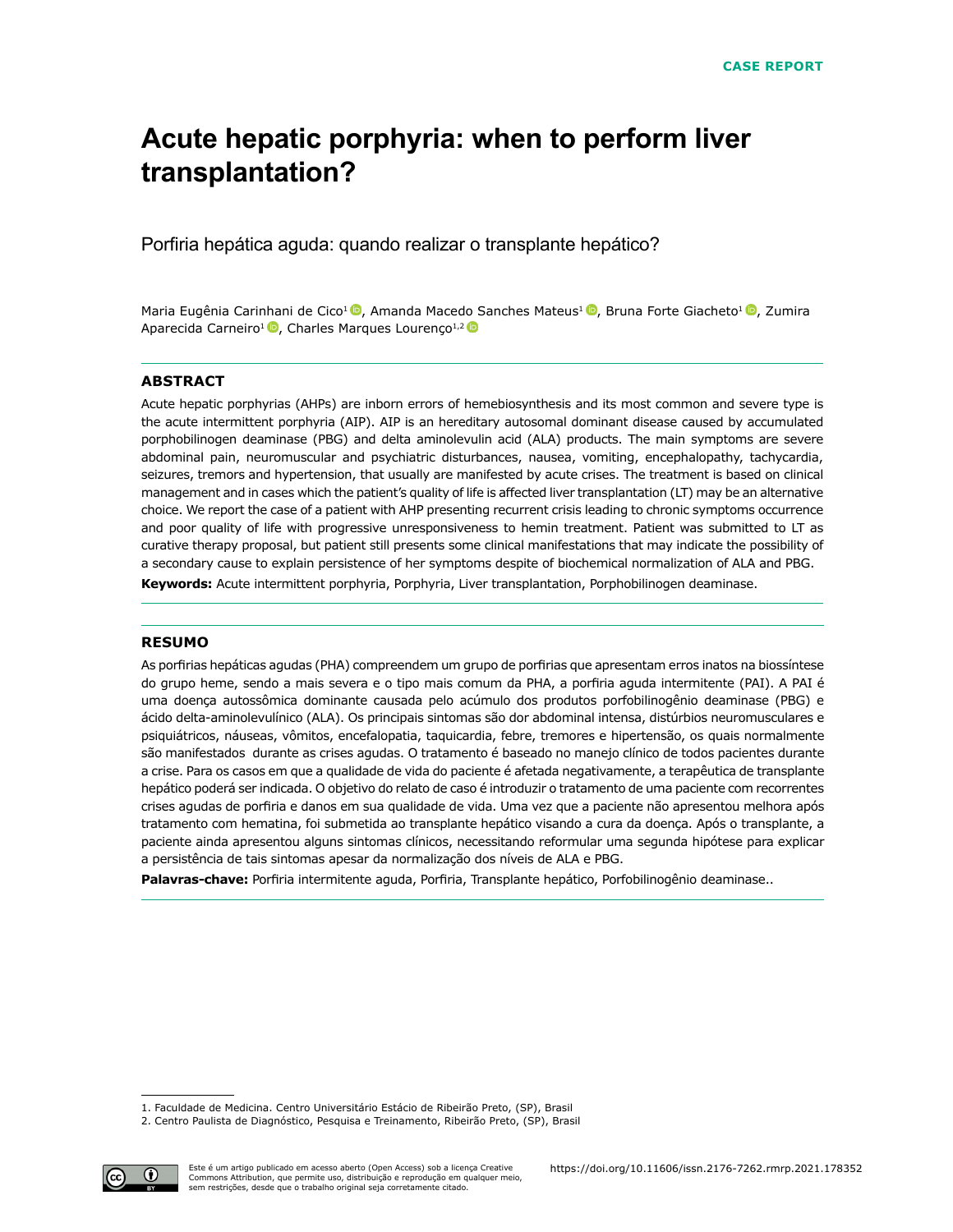## **INTRODUCTION**

There are different types of porphyria but acute intermittent porphyria (AIP) is the commonest and most severe one , that is caused by an inherited deficiency of porphobilinogen deaminase (PBG).<sup>1-3</sup> The autosomal-dominant disorder can be diagnosed by clinical symptoms, PBG and delta-aminolevulinic-acid (ALA) urinary levels. Afterwards, other tests might be included for genetic mutation identification.4,5

**Figure 1** Heme group synthesis.



Font: The authors.

Generally, AHP comprise recurrent acute attacks usually characterized by severe abdominal pain, dysautonomic features, neuromuscular, psychiatric disturbances, nausea, vomiting, constipation and diarrhea. Cardiovascular signs may occur, like tachycardia, hypertension and hyponatremia.<sup>1,2,5-8</sup>

Treatment is based in control of pain, management of seizures, dextrose administration and correction of electrolyte imbalances.<sup>1,9</sup> Current approved treatment for the acute attacks is administration of intravenous hemin infusions and/or gonadotropin releasing hormone analogs.<sup>11</sup>

Nevertheless, recurrent attacks may result in chronic symptoms causing major impairment in patients quality of life. $1,2$  Liver transplantation (LT) is indicated according to responsiveness to pharmacological treatment, frequency and severity of the attacks and patient's quality of life.

#### **CASE REPORT**

A 16-year-old female had localized severe acute abdominal pain, mainly at epigastric and periumbilical region with profuse vomiting. Medical history showed repeated hospital admissions where she had been investigated for celiac disease and treated with oral analgesics but her clinical condition still remained unchanged. During admissions, she progressed with autonomic symptoms, vomiting, acute abdominal pain, convulsions, symmetrical motor weakness and a burning sensation in both arms and legs.

Her first episodes of severe acute abdominal pain began when she was 12 years old, during her menarche, with episodes usually starting 10 days before her menstrual period and frequently persisted the entire menstrual cycle. Each pain episode was accompanied by reddish-colored urine excretion, nausea, constipation and she also referred confusion with some erratic behavior.

Her clinical history showed that she suffered anxiety, depression, and migraine. There was no history of excessive alcohol drinking, smoking, illicit drug usage, or food poisoning. Family history showed that her mother started, also in menarche, with similar symptoms like abdominal pain, constipation with intermittent diarrhea, migraine, and fever.

Physical abdominal examination only revealed flat abdomen with mild tenderness on deep palpation mainly in the epigastric and periumbilical regions..

During acute episodes, she showed hiponatremia with other electrolytes, glucose, urea, and creatinine within the reference values. No abnormalities were observed in blood count, urine culture or in liver function. Endoscopy with histopathological analysis, opaque enema, colonoscopy, pelvic MRI, total abdominal computed tomography, and videolaparoscopy didn´t show any abnormal findings. The suspicion of celiac disease was ruled out.

Suspicion of acute porphyria was raised and later confirmed Erlich urine test was positive and quantitative urine PBG levels were increased in 2 acute attacks (5.51 and 31.5 mg/24 hours, reference range: less than 2.4 mg/24 h). Nevertheless, ALA measurement in different occasions was always below the reference range.

Initially, she was successfully treated with intravenous infusion of glucose and hemin therapy. Pain and nausea were controlled with morphine, tenoxicam, ondansetron, and paracetamol. Within a few days, the acute abdominal pain and other symptoms resolved and the patient show clinical recovery. However, patient experienced monthly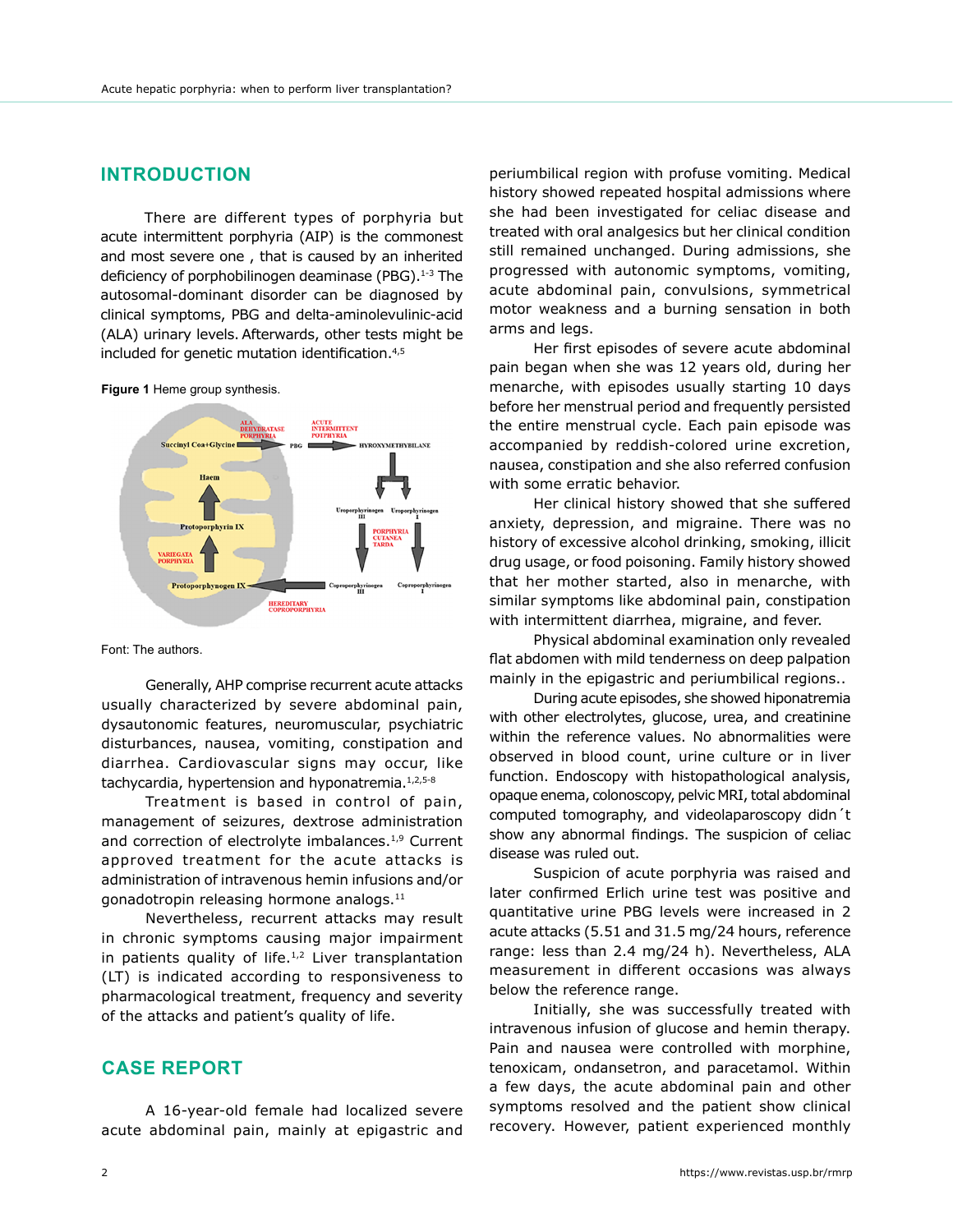episodes of acute crises that only seemed to respond to hemin therapy. Modulation of menstrual cycle was tried without success.

She was unable to work or complete her college education because of continuous symptoms. Patient became increasingly disabled and depressed with chronic abdominal, back and lower-extremity pain that required continued high doses of opioid analgesics. Since patient's symptoms showed progressively refractory to hemin, the infusions were performed weekly but her symptoms rapidly come back. After months of multiple hospitalizations, LT was considered and occurred when she was 20 years old.

After LT, patient referred improvement in seizures control, but still complaints of recurrent abdominal pain, migraine and intermittent diarrhea. She tolerated well LT, however developed diabetes needing insulin therapy. New ALA and PBG urine levels were unremarkable.

Presently she is in oral immunosuppression and pain management with opioids and also has been using gabapentin for seizures control. Even though her ALA and PBG levels remain controlled, patient still shows recurrent abdominal pain attacks that sometimes require hospitalization.

### **DISCUSSION**

AHP are inborn errors of metabolism, caused by a disturbance in the heme biosynthesis pathway, resulting in high ALA and PBG urine levels. Consequently, patients usually have abdominal pain, peripheral neuropathy and psychiatric disturbances. Symptoms normally comes as acute attacks triggered by drugs, chemicals, alcohol intake and smoking.

Neurovisceral symptoms are often common in women after puberty by second and third decades of life, decreasing after menopause. This reflects the influence of female sex hormones and cyclic attacks during menstrual cycles.<sup>1,6,7</sup>

Treatment for acute attacks is based discovering which factor was a trigger for the patient, Hemin intravenous administration therapy and palliative care with narcotic analgesics, antiemetics and correction of electrolyte imbalances.<sup>9</sup> Gonadotropin (GnRh) infusion can be used to prevent ovulation and avoid recurrent attacks related to menses. $1,9$ Our patient started with GnRh analogs because it was not achieved a satisfactory control of the cyclic attacks and hemin therapy was used weekly when she started showing progressively symptoms, but then, due to economic restraints, this medication was suspended.

In fact, recurrent attacks are often difficult to control and can result in chronic symptoms with constant hospitalizations that severely impair quality of life,<sup>10</sup> as occurred with our patient who experienced monthly episodes of acute attacks and was unable to work or complete college education. When acute attacks are life-threatening and incapacitating, such as our patient case, LT can be considered as a curative treatment in addition to prevent for neurological damage. As reported, LT was considered due to the marked impairment of quality of life, coupled with the rapid relapse of symptoms after hemin infusions.<sup>11</sup>

After LT patients usually have remarkable improvement in a short period of time and the urinary levels of ALA and PBG rapidly normalized.12 Despite of the success of the LT, our patient did not show a clinical improvement since she still complained about abdominal pain, although her ALA and PBG levels became normal. It is important to consider that her new pain "attacks" after LT could be related not to AHP but to opioid addiction, a clinical complication that is not uncommon in AHP patients.<sup>13</sup>

Since LT is a complex procedure and require use of immunosuppression along patient life, it should be proposed as a last resource treatment, in particular because there are new therapeutic approaches being developed, such as RNA modulation and gene therapies.<sup>14</sup>

The specific drug that has shown good effect in studies is Givosiran, a drug that may be used on recurrent acute attacks and offers a second option for hemin infusion, being an new alternative for non realization of LT. Medication has been selectively taken up by hepatocytes and has led to marked and sustained decrements in urinary ALA and PBG levels and to clinically meaningful decreases in frequency and severity of acute attacks, hospitalizations and intravenous heme therapy.<sup>7,10,15</sup>

#### **REFERENCES**

1. Yasuda M, Erwin AL, Liu LU, Balwani M, Chen B, Kadirvel S, et al. Liver transplantation for acute intermittent porphyria: biochemical and pathologic studies of the explanted liver. Mol Med. 2015; 2(1):487-95.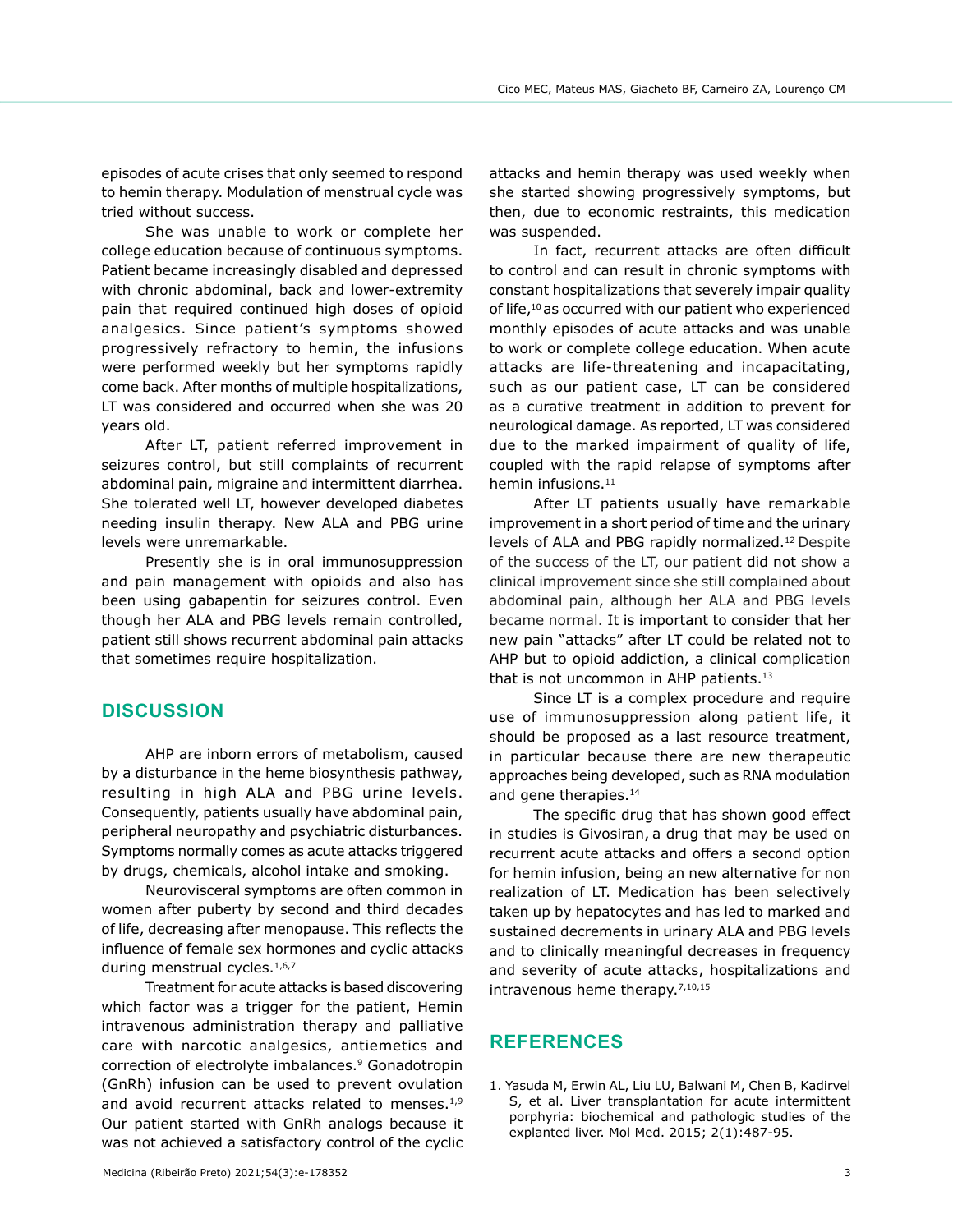- 2. Malinzak EB, Knudsen NW, Udani AD, Vikraman D, Sudan DL, Miller TE. Perioperative Challenges in Liver Transplantation for a Patient With Acute Intermittent Porphyria. J Cardiothorac Vasc Anesth. 2018; 32(6) 2716-20.
- 3. Stojeba N, Meyer C, Jeanpierre C, Perrot F, Hirth C, Pottecher T. Recovery from a variegate porphyria by a liver transplantation. Liver Transpl. 2004; 10(7)935-8.
- 4. Frei P, Minder EI, Corti N, Muellhaupt B, Geier A, Adams H, et al. Liver transplantation because of acute liver failure due to heme arginate overdose in a patient with acute intermittent porphyria. Case Rep Gastroenterol. 2012; 6(1) 190-6.
- 5. Anderson, K, Bloomer, J R, Bonkovsky, H L., Kushner, J P., Pierach, C A, Pimstone, N R. Erratum: Recommendations for the diagnosis and treatment of the acute porphyrias Ann of Intern Med (2005) 142 (439-450). Ann of Intern Med. 2005; 143(4) 316.
- 6. Warholm C, Wilczek H. Renal transplantation in a case of acute intermittent porphyria. J Clin Pharmacol. 2003; 43(10)1158-60.
- 7. Singal AK, Parker C, Bowden C, Thapar M, Liu L, McGuire BM. Liver transplantation in the management of porphyria. Hepatology. 2014; 60(3)1082-89.
- 8. Turton-Weeks S, Barone GW, Gurley BJ, Ketel BL, Lightfoot ML, Abul-Ezz SR, et al. Pretransplant evaluation of a patient with acute intermittent porphyria. Prog Transplant. 2001; 11(3) 214.
- 9. Soonawalla ZF, Orug T, Badminton MN, Elder GH, Rhodes JM, Bramhall SR, Elias E. Liver transplantation as a cure for acute intermittent porphyria. Lancet. 2004; 363(9410)705-6.
- 10. Dar FS, Asai K, Haque AR, Cherian T, Rela M, Heaton N. Liver transplantation for acute intermittent porphyria: a viable treatment? Hepatobiliary Pancreat Dis Int. 2010;9(1):93-6.
- 11. Schmitt, C, Lenglet, H, Yu, A, Delaby, C, Benecke, A, Lefebvre, T, et al. Recurrent attacks of acute hepatic porphyria: major role of the chronic inflammatory response in the liver. J Intern Med. 2018; 284(1) 78-91.
- 12. Al-Samkari, H, Patel, A A., Schiano, T D., & Kuter, D J. Recurrence of Acute Intermittent Porphyria After Liver Transplantation. Ann Intern Med. 2019; 170 (12) 904-905.
- 13. Cardenas, J L., & Guerrero, C. Acute intermittent porphyria: general aspects with focus on pain. Current medical research and opinion. 2018; 34 J Hepatol.(7), 1309-1315.
- 14. Fontanellas, A, Ávila, M A., Anderson, K E., & Deybach, J C. Current and innovative emerging therapies for porphyrias with hepatic involvement. J Hepatol. 2019;71(2):422-33.
- 15. Wang B, Rudnick S, Cengia B, Bonkovsky HL. Acute Hepatic Porphyrias: Review and Recent Progress. Hepatol Commun. 2018 20;3(2):193-206.